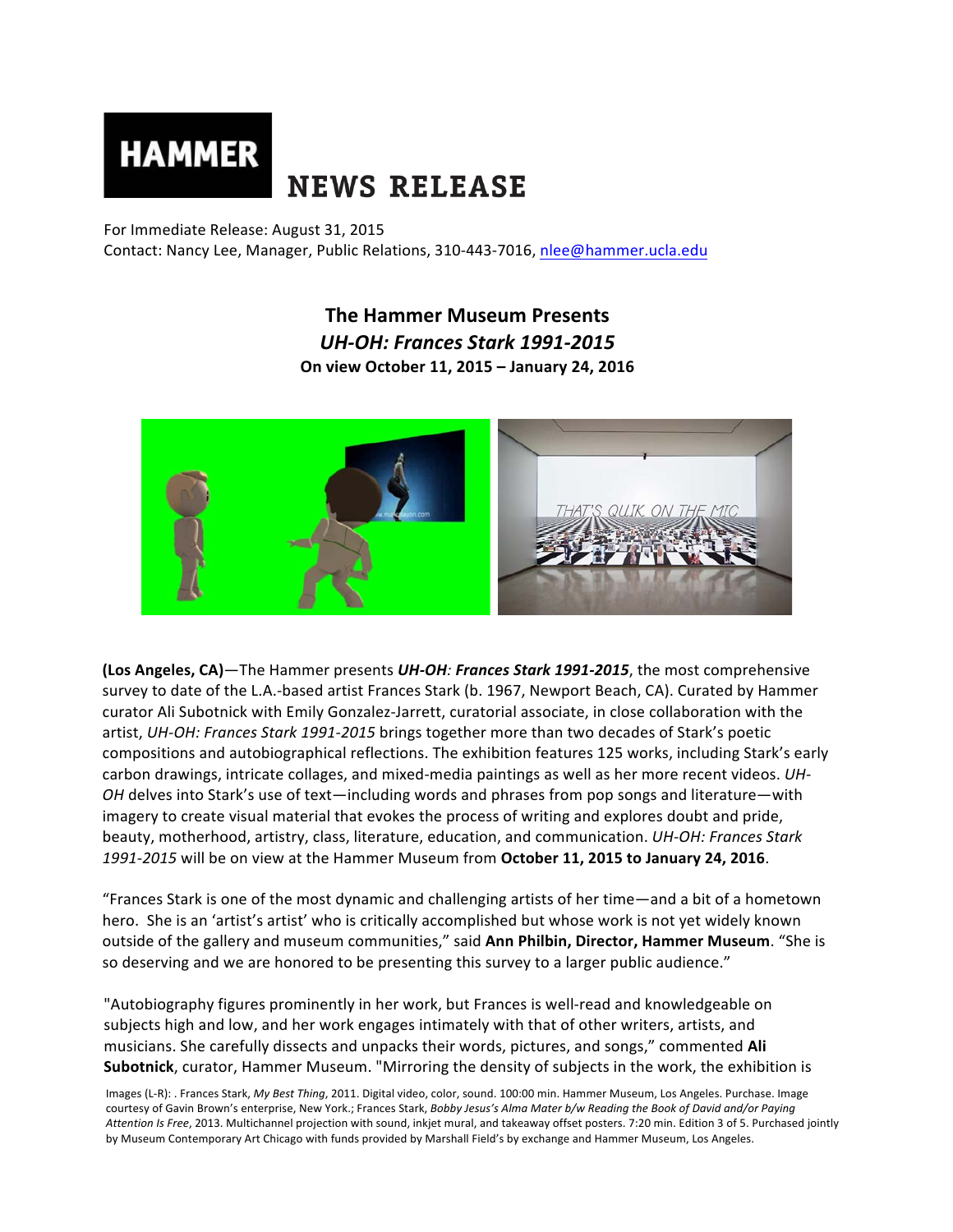choreographed to aid viewers in their own close readings, emphasizing recurring jokes, rhymes, metaphors, and cultural references."

One of Stark's most recent works, *Bobby Jesus's Alma Mater b/w Reading the Book of David and/or* Paying Attention Is Free (2013), makes its Los Angeles debut in this show. This highly-celebrated video installation features text projected above a printed wall mural of a black-and-white checkerboard floor populated with images of a wide variety of icons from her muse/protégé Bobby Jesus to Jesus Christ, the Virgin Mary, Stark herself, and George H. W. Bush. The projected text is based on Stark's conversations with Bobby Jesus, "a self-described resident of 'planet hood' who has become her studio apprentice and friend," and includes lyrics from Prince, DJ Quik, The Fall, and the Beatles. The work is a tour de force, complete with music, writing, pictures, influences, heroes and antiheroes, personal and public, high and low.

Stark has continuously experimented with alternative modes of expression while *tracking technological* **advancements in communication**. *My Best Thing* (2011) is composed of edited Skype exchanges between Stark and two online paramours (who met via Chatroulette), and animated with the free software Xtranormal. The feature-length digital animation, which garnered huge accolades when it debuted at the 2011 Venice Biennale, addresses contemporary online reality in a lighthearted yet philosophical way while asking us to consider the relationship between sex and work. Intimate, often titillating moments are broken up by discussions of life, art, literature, music, and politics. Drawings from the early 2000s feature icons from word processing applications while the PowerPoint slide show *Structures that fit my opening (and other parts considered in relation to their whole)* (2006) marked a significant transition for Stark, as she explored alternative modes for writing her life. Most recently Stark has used her Instagram posts for films and photographic works.

"I am very interested in exploring the possibility of a much broader appeal as a *figure* (rather than an artist summed up by a theme or medium) in my home city of Los Angeles," said Frances Stark. "[The exhibition's title, *UH-OH*] involves the voice, the human utterance. It is the voice connecting to intuition, locating the voice in the body, or connecting utterance to perception." The title has a visceral onomatopoeic quality that also points to Stark's humorous, yet demanding, brand of institutional critique and self-reflexivity. 

The exhibition is accompanied by a fully-illustrated catalogue with **newly commissioned essays by Ali Subotnick and Howard Singerman**, Phyllis and Josef Caroff Professor of Fine Arts, Dept. Chair, Hunter College, New York. Published by Del Monico Prestel, the monograph includes a special section of texts by various artists and writers in which they revisit previous discussions with the artist about specific concepts in her work. Contributors include: Domenick Ammirati, Rhea Anastas, Andrew Berardini, Bridget Donahue, Joanna Fiduccia, Donatien Grau, Christoph Gurk, Linda Norden, Brad Phillips, Lanka Tattersall, and Jan Verwoert, among others.

Stark's work was featured in a 2002 Hammer Projects exhibition consisting of the sixteen-work series collectively titled *The Unspeakable Compromise of the Portable Work of Art* that engaged with Daniel Buren's early 1970s writings on "the art system." In 2009, she served on the Hammer's Artist Council. In 2010, Stark selected works from the Museum's Grunwald Center for the Graphic Arts for the *Housequest* exhibition series, and her work was included in group exhibitions *All of This and Nothing* (2011), curated by Anne Ellegood and Douglas Fogle, and *Selections from the Hammer Contemporary*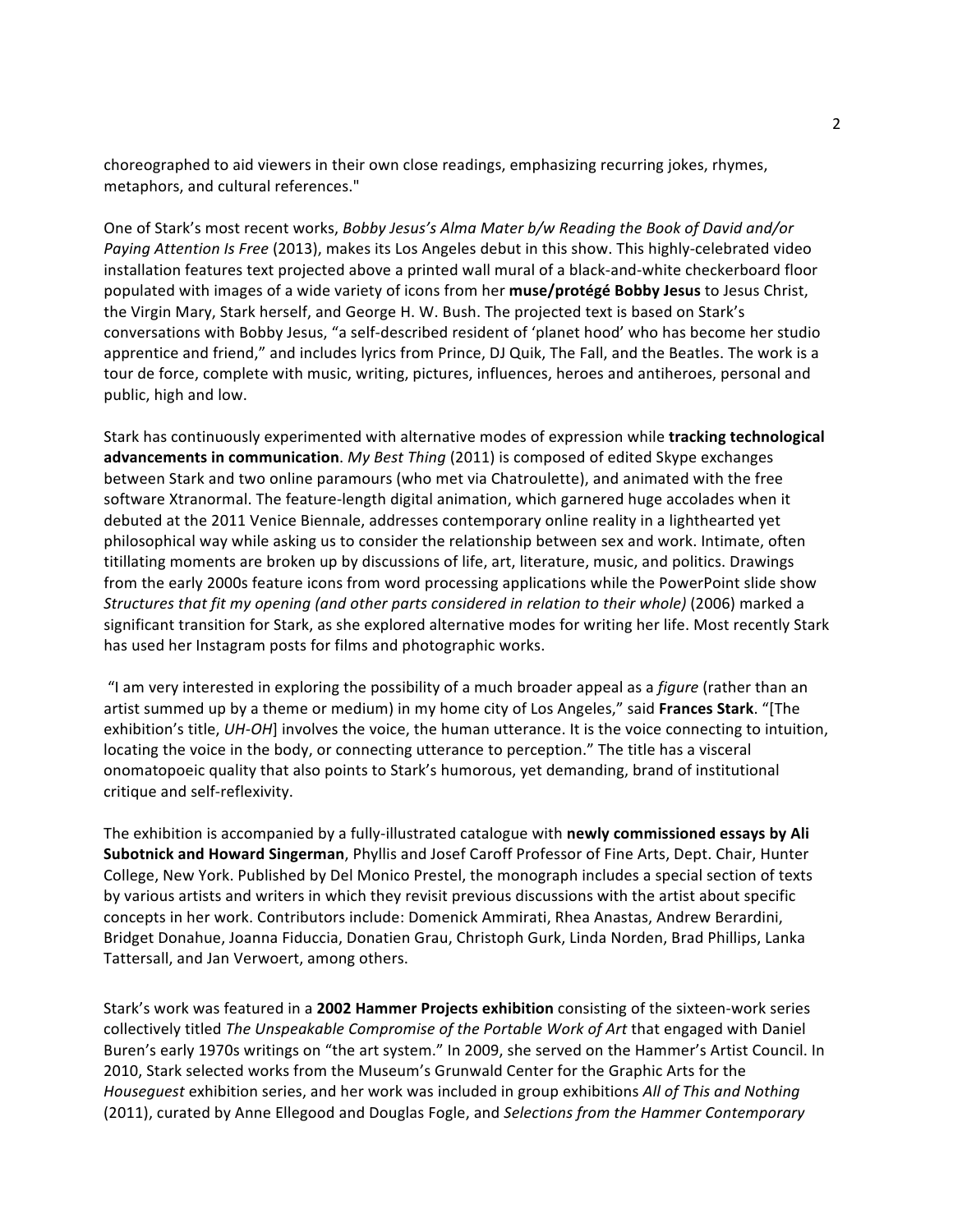*Collection* (2010). The artist is represented in the museum's collection by nine works including My Best *Thing* and *Bobby Jesus's Alma Mater*. 

#### **ABOUT FRANCES STARK**

Frances Stark holds an MFA from Art Center College of Design in Pasadena, California, and a BA in Humanities from San Francisco State University. Her videos, drawings, performances, and other works have been the subject of solo exhibitions at The Art Institute of Chicago (2015); Hayward Gallery, London (2014); the Julia Stoschek Collection, Düsseldorf, Germany (2013); Contemporary Art Gallery, Vancouver (2012); MoMA PS1, Long Island City, New York (2011); Performa 11, New York (2011); Mills College Art Museum, Oakland, CA (2011); the MIT List Center for Visual Arts, Cambridge, MA (2010); Center for Contemporary Art, Glasgow (2010); Nottingham Contemporary (2009); Portikus, Frankfurt, Germany (2008); Secession, Vienna (2008); Culturgest, Lisbon (2008); and the Van Abbemuseum, Eindhoven, The Netherlands (2006). Her work has been featured in important international group exhibitions including the 2013 Carnegie International, Carnegie Museum of Art, Pittsburgh, PA; the Venice Biennale 54th International Art Exhibition (2011); *All of This and Nothing*, Hammer Museum, Los Angeles (2011); the Moscow Museum of Modern Art, Moscow; the Museum of Contemporary Art, Los Angeles; the Institute of Contemporary Arts, London; and the Whitney Biennial, Whitney Museum of American Art, New York (2008). Stark was a professor at the University of Southern California Roski School of Art and Design from 2005-2014. She is the recipient of the 2015 Absolut Art Award.

#### **CREDIT**

UH-OH: Frances Stark 1991-2015 is organized by the Hammer Museum and curated by Ali Subotnick, curator, with Emily Gonzalez-Jarrett, curatorial associate.

UH-OH: Frances Stark 1991-2015 is made possible with support from Brenda Potter. Generous support is also provided by Karyn Kohl and Maurice Marciano. Additional funding is provided by Beth Rudin DeWoody and The May and Samuel Rudin Family Foundation.

Media sponsorship is provided by KCRW 89.9FM.

#### **RELATED PROGRAMS**

#### *Casa de mi Padre*

#### **Sunday, October 25, 2 p.m.**

Frances Stark recognized the political subtext and artistry in this Spanish-language comedy about Mexican brothers (Will Ferrell and Diego Luna) caught in a telenovela-style plot that includes a nefarious drug kingpin (Gael García Bernal). Humor ensues. The actor Will Ferrell, director Matt Piedmont, writer **Andrew Steele**, and producer Jessica Elbaum join Stark for a post-screening conversation about the distinctly unfunny consequences of America's appetite for drugs. (2012, Dir. Matt Piedmont, 84 min.)

# Alexyss K. Tylor & Frances Stark: Vagina Power

# **Tuesday, October 27, 7:30 p.m.**

The author, speaker, and public-access channel host **Alexyss K. Tylor** presents a world in which women are uninhibited, unafraid, and completely aware of "Vagina Power." As the mainstream media double down on the objectification inherent in pole dance culture, Tylor presents a new paradigm of female expression and relationships in which gender is plumbed but neither penis nor vagina is a weapon. The artist Frances Stark interviews Tylor.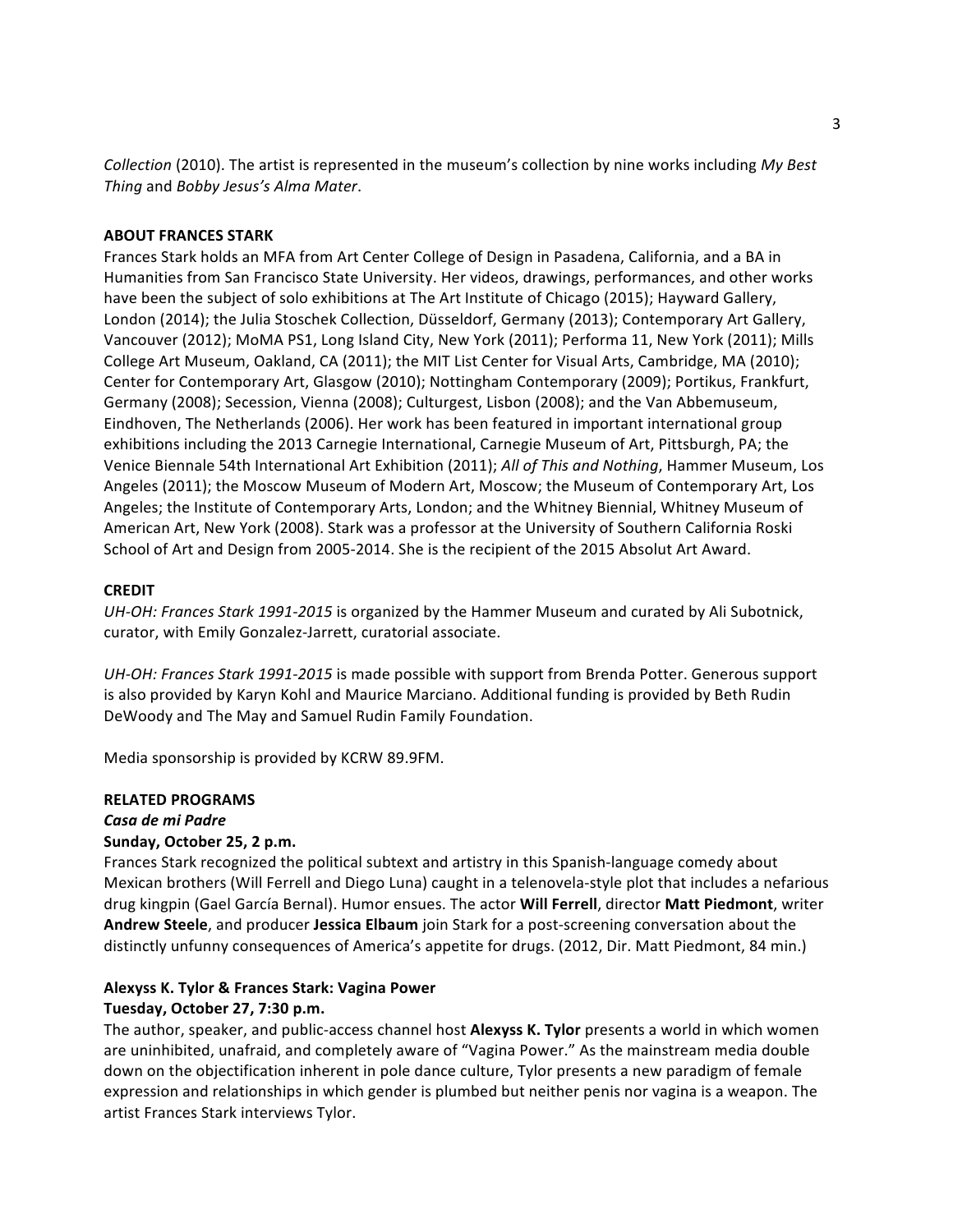# *My Best Thing* **Wednesday, October 28, 7:30 p.m.**

First exhibited at the 54th Venice Biennale, Frances Stark's *My Best Thing* (2011) is a feature-length video produced using a text-to-speech animation program. It is based on video chats about sex that Stark conducted with two Italian suitors. The conversations rapidly devolve—or should we say, evolve into larger discussions on a variety of topics, leading to intimate ephemeral and intellectual engagement. A Q&A with Stark follows the screening. (Frances Stark, *My Best Thing*, 2011. Digital video, color, sound. 100 min. Hammer Museum, Los Angeles. Purchase. Image courtesy of Gavin Brown's enterprise, New York.)

# **Ian F. Svenonius**

# **Wednesday, November 4, 7:30 p.m.**

**Ian F. Svenonius** is the singer for underground music groups such as the Nation of Ulysses, the Make Up, Weird War, and Chain & the Gang. The author of the books *The Psychic Soviet*, *Supernatural Strategies for Making a Rock n Roll Group*, and *Censorship Now!*, he also hosts the talk show *Soft Focus*. Svenonius is a leading organizer of the antiauthoritarian Committee for Ending Freedom as well as the Society for a Different Tomorrow.

#### *Freeway: Crack in the System*

#### **Tuesday, December 1, 7:30 p.m.**

The real story behind America's drug war, complete with drug dealers, dirty cops, and government complicity, this film was selected by the artist Frances Stark. At the center of it all is the rise, fall, and redemption of "Freeway" Rick Ross-a street hustler who became the king of crack. Followed by a Q&A with "Freeway" Rick Ross and others. (2015, Dir. Mark Levin, 103 min.)

# **Project Fatherhood**

# **Thursday, December 10, 7:30 p.m.**

In 2010 the activist **Big Mike Cummings** invited **Jorja Leap** to bring her internationally recognized expertise in postwar settings such as Bosnia and Kosovo to Los Angeles's Project Fatherhood. Based in Watts, the organization supports men determined to build their role as fathers. Leap's new book follows the men's struggle with the pain of their own losses, chronic poverty, and unemployment as well as their drive to do better. **Dr. Belinda Tucker**, UCLA Professor of Psychiatry and Biobehavioral Sciences, moderates a conversation with Leap and Cummings.

#### **###**

#### **ABOUT THE HAMMER MUSEUM**

The Hammer Museum at UCLA offers collections, exhibitions, and programs that span the classic to the contemporary in art, architecture, and design. The Hammer's international exhibition program focuses on wide-ranging thematic and monographic exhibitions, highlighting contemporary art since the 1960s and the work of emerging artists through Hammer Projects and the Hammer's biennial, *Made in L.A. As* a cultural center, the Hammer Museum offers nearly 300 free public programs a year, including lectures, readings, symposia, film screenings, and music performances at the Billy Wilder Theater which also houses the UCLA Film & Television Archive. The Hammer is home of the Armand Hammer Collection of American and European paintings, as well as the Armand Hammer Daumier and Contemporaries